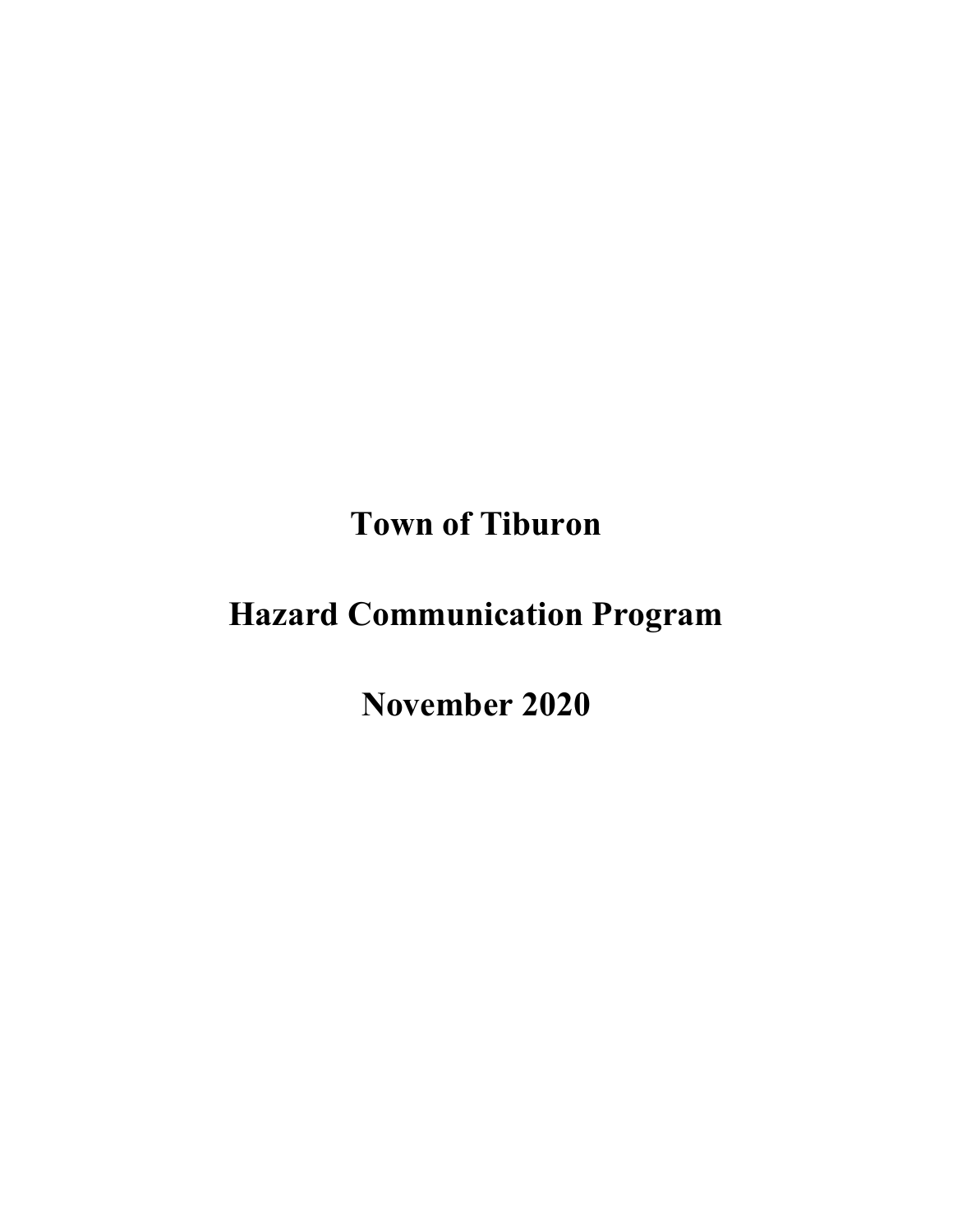## **Table of Contents**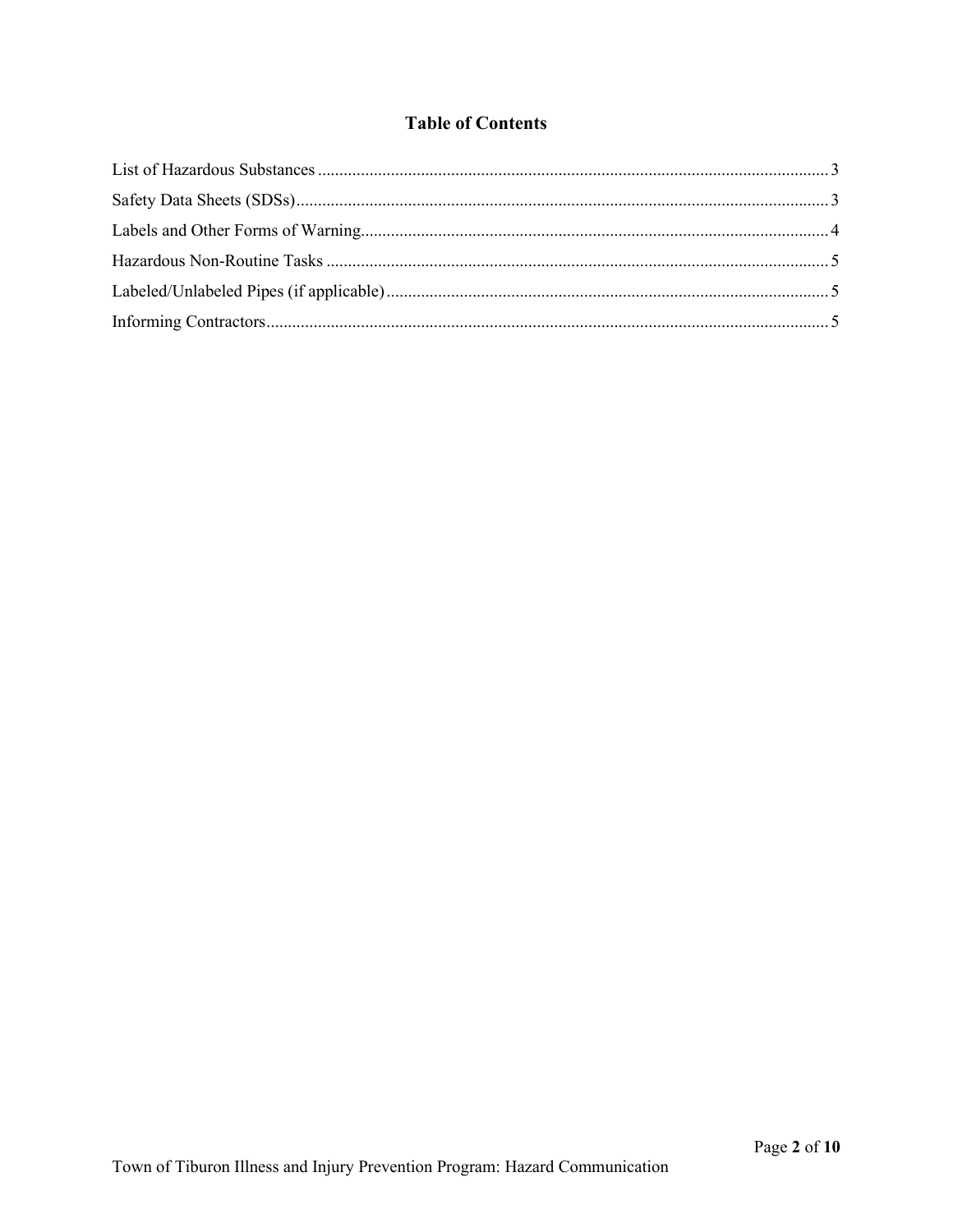To enhance our employees' health and safety, the Town of Tiburon has developed, implemented, and maintains a hazard communication program as required by the Hazard Communication Regulation, California Code of Regulations, Title 8 (8 CCR), Section 5194. The hazard communication manager, the Superintendent of Public Works or their designee, has full authority and responsibility for implementing and maintaining this program. The Town provides information about the hazardous substances in our workplace, the associated hazards, and the control of these hazards through a comprehensive hazard communication program that includes the elements listed below.

## <span id="page-2-0"></span>**List of Hazardous Substances**

The Superintendent of Public Works, or their designee, will prepare and keep current an inventory list of all known hazardous substances present in the workplace. Specific information on each noted hazardous substance can be obtained by reviewing the Safety Data Sheets (see Attachment A, "Hazardous Substance Inventory List").

## <span id="page-2-1"></span>**Safety Data Sheets (SDSs)**

The Superintendent of Public Works, or their designee, is responsible for obtaining the SDSs, reviewing them for completeness, and maintaining the data sheet system for the Town. In the review of incoming data sheets, if new and significant health/safety information becomes available, this new information is passed on **immediately** to the affected employees by additional training sessions, posting of memos, and other means of communication.

Legible SDS copies for all hazardous substances to which employees of this organization may be exposed are kept in at Town Hall, the Corporation Yard, and the Police Station. SDSs are readily available for review to all employees in their work area and during each work shift. If SDSs are missing or new hazardous substances in use do not have SDSs or if an SDS is obviously incomplete, please contact the Superintendent of Public Works, and a new SDS will be requested from the manufacturer. If the Town is unable to obtain the SDS from the vendor within 25 calendar days of the request, the Town will either call our local Cal/OSHA compliance office or write to:

Division of Occupational Safety and Health Deputy Chief of Health and Engineering Services P. O. Box 420603 San Francisco, CA 94142-0603

If anyone has a specific question or needs additional information on an SDS, please call the Cal/OSHA Consultation Service at 1-800-963-9424 or HESIS of the Occupational Health Branch at 510-622-4317.

If we use alternatives other than paper SDSs - computer or microfiche machines with printers or telefax machines - we will make sure employees have ready access to and know how to operate these devices for retrieval and printing of legible hard copies. Our backup system in the event of failure of the primary SDS retrieval system will require employees to request paper SDSs by telephone. An SDS hard copy will be provided to the requester as soon as possible after the telephone request is made.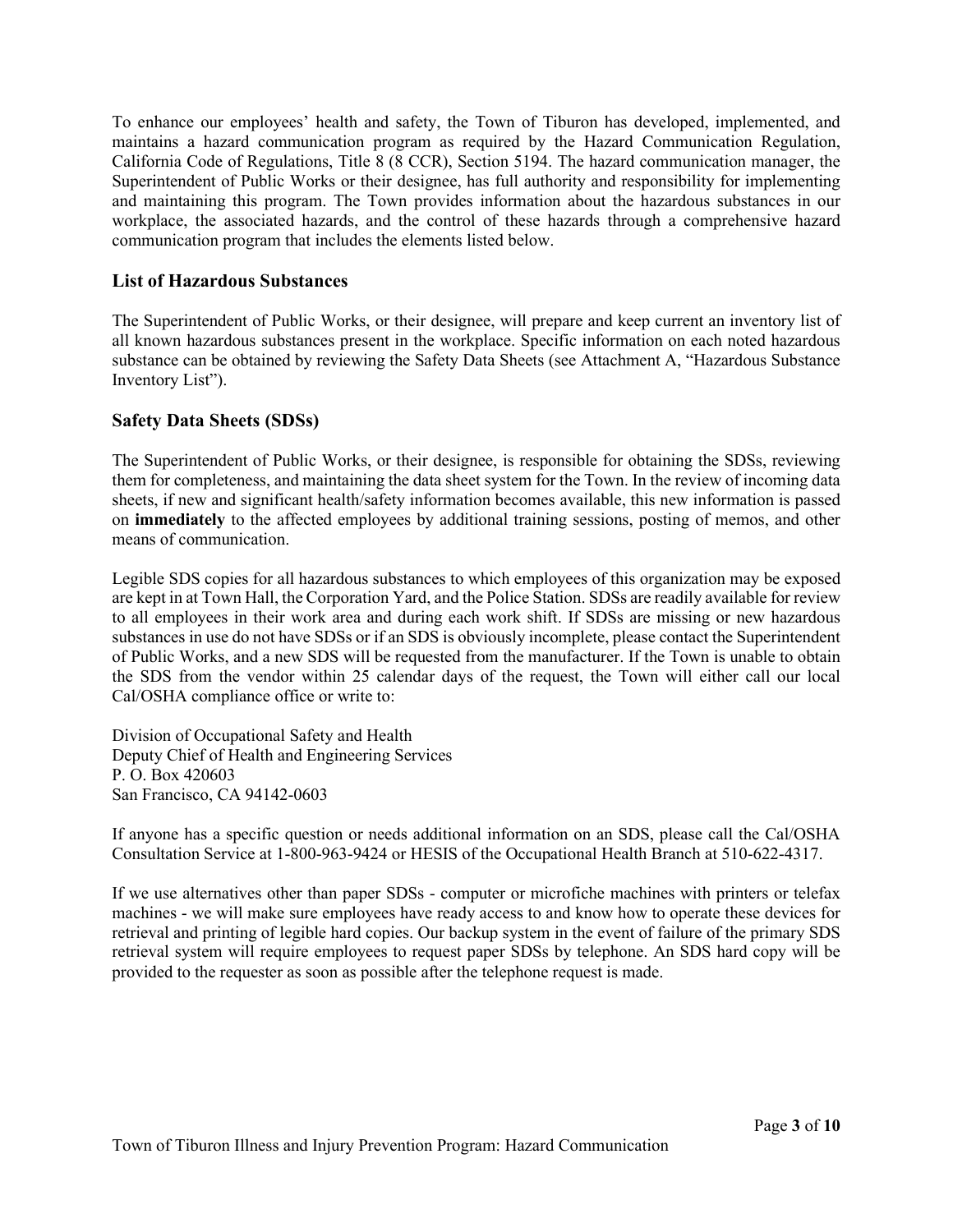## <span id="page-3-0"></span>**Labels and Other Forms of Warning**

Before hazardous substance containers are released to the work area, it is the policy of our organization that the Superintendent of Public Works will verify all primary and secondary containers are labeled as follows:

| <b>Label Information</b>               | <b>Primary Container</b> | <b>Secondary Container</b> |
|----------------------------------------|--------------------------|----------------------------|
| Identity of the hazardous substance(s) |                          |                            |
| Applicable hazard warnings             |                          |                            |
| Name and address of the manufacturer   |                          |                            |

To address exposures to Proposition 65 chemicals, the Superintendent of Public Works will provide clear and reasonable warnings to individuals prior to exposure by means of posting signs conspicuously, labeling consumer products, and training employees.

If applicable, the Superintendent of Public Works will arrange for labels, signs, and other warnings to be printed in other languages.

#### **Employee information and training**

Employees are to attend a health and safety training session set up by the Director of Administrative Services, or their designee, prior to starting work. This training session will provide information on the following:

- The requirements of the hazard communication regulation, including the employees' rights under the regulation
- The location and availability of the written hazard communication program
- Any operation in their work area, including non-routine tasks, where hazardous substances or Proposition 65 carcinogens/reproductive toxins are present and exposures are likely to occur
- Methods and observation techniques used to determine the presence or release of hazardous substances in the work area
- Protective practices the organization has taken to minimize or prevent exposure to these substances
- How to read labels and review SDSs to obtain hazard information
- Physical and health effects of the hazardous substances
- Symptoms of overexposure
- Measures employees need to put into practice to reduce or prevent exposure to these hazardous substances by engineering controls, work practices, and use of personal protective equipment
- Emergency and first aid procedures to follow if employees are exposed to hazardous substances
- The location and interpretation, if needed, of warning signs or placards to communicate that a chemical known to cause cancer or reproductive toxicity is used in the workplace

Employees will receive additional training when a new hazard is introduced into the workplace or whenever employees might be exposed to hazards at another employer's work site.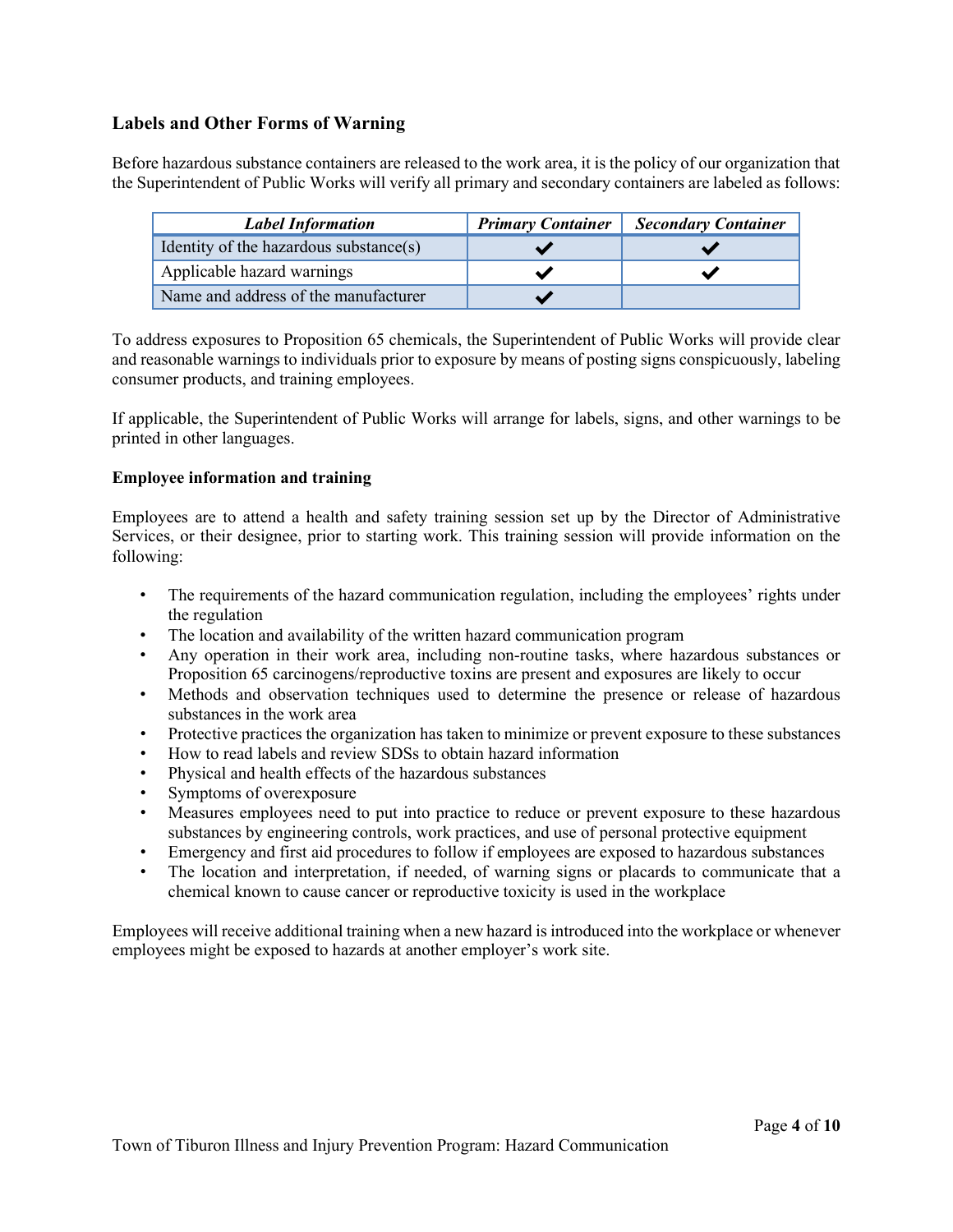## <span id="page-4-0"></span>**Hazardous Non-Routine Tasks**

Periodically, our employees are required to perform hazardous non-routine tasks. Prior to starting work on such projects, affected employees will be given information by their supervisor on hazards to which they may be exposed during such an activity.

This information will cover:

- Specific hazards
- Measures the organization has taken to reduce the risk of these hazards, such as providing ventilation, ensuring the presence of another employee, providing a respiratory protection program, and establishing emergency procedures
- Required protective/safety measures

## <span id="page-4-1"></span>**Labeled/Unlabeled Pipes (if applicable)**

Aboveground pipes transporting hazardous substances (gases, vapors, liquids, semi-liquids, or plastics) are identified in accordance with 8 CCR, Section 3321, "Identification of Piping." Other aboveground pipes that do not contain hazardous substances but may have associated hazards if disturbed or cut (e.g., steam lines, oxygen lines) are addressed as follows:

Before employees enter the area and initiate work, the Superintendent of Public Works will inform them of:

- The location of the pipe or piping system or other known safety hazard
- The substance in the pipe
- Potential hazards
- Safety precautions

## <span id="page-4-2"></span>**Informing Contractors**

To ensure outside contractors work safely in Town facilities and to protect Town employees from chemicals used by outside contractors, the Superintendent of Public Works is responsible for giving and receiving the following information from contractors:

- Hazardous substances, including Proposition 65 chemicals, to which they may be exposed while on the job site as well as substances they will be bringing into the workplace. (To this end, we will provide contractors with information on our labeling system and access to SDSs.)
- Precautions and protective measures the employees may take to minimize the possibility of exposure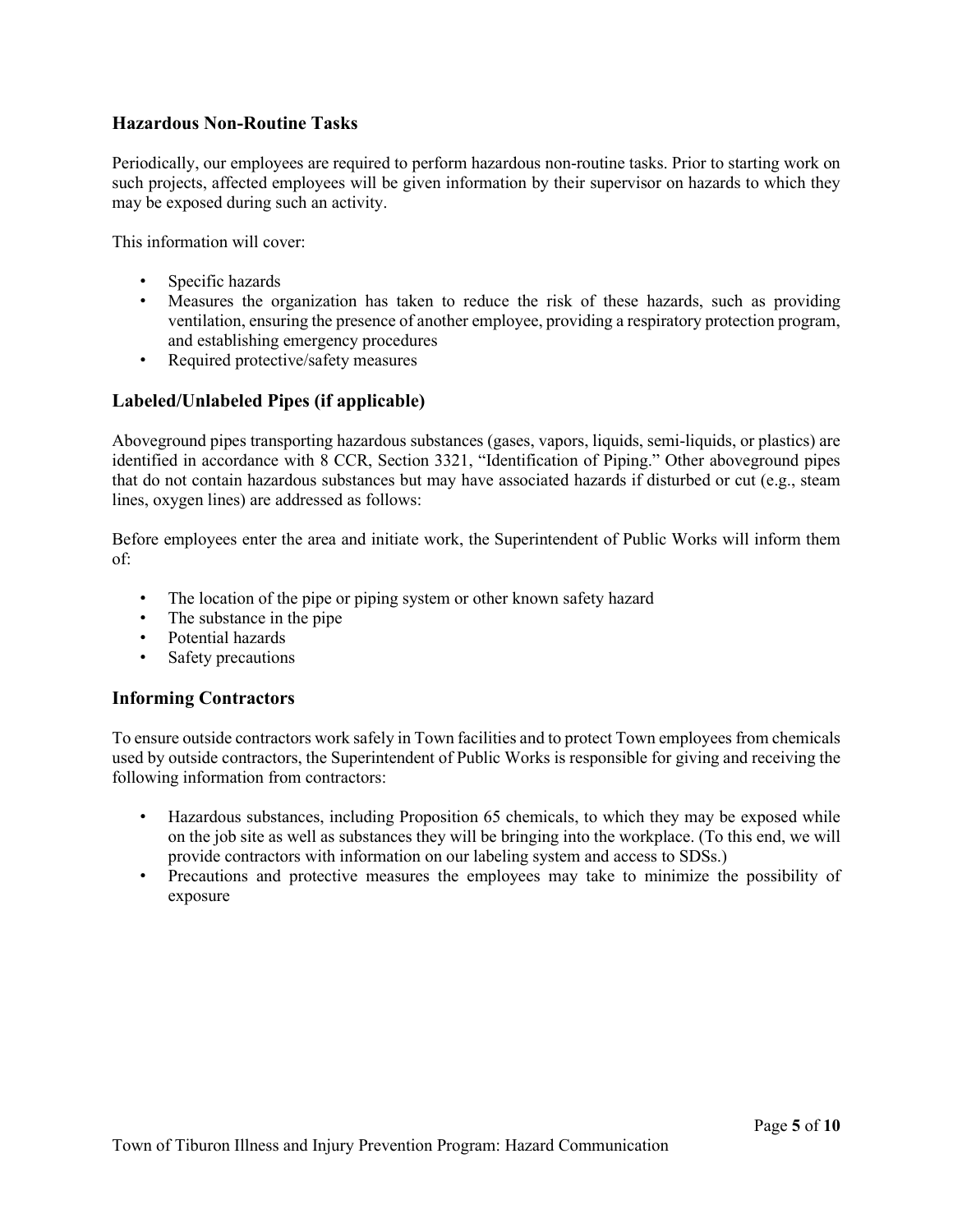**If anyone has questions about this plan, please contact the Superintendent of Public Works***.* 

**Our plan will be maintained by the Superintendent of Public Works to ensure the policies are carried out and the plan is effective.**

*(Signature of Owner or Management Representative)*

 $\mathcal{L}_\text{max}$  , and the contract of the contract of the contract of the contract of the contract of the contract of the contract of the contract of the contract of the contract of the contract of the contract of the contr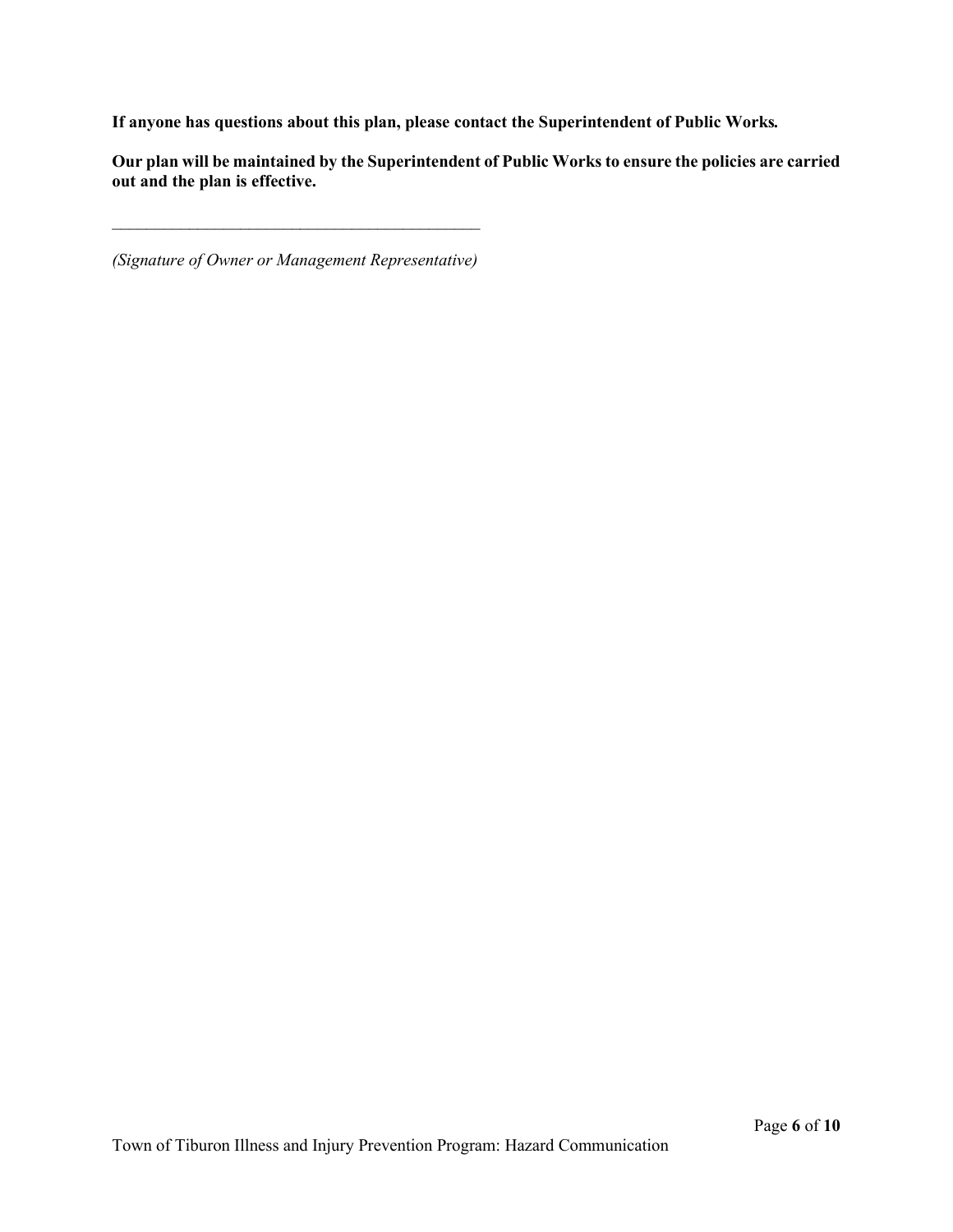## **Attachment A**

## **Hazardous Substance Inventory List Sample**

| <b>Hazardous Substance</b> | <b>Operation/Work Area</b> | SDS<br>Indicate whether complete or incomplete |
|----------------------------|----------------------------|------------------------------------------------|
|                            |                            |                                                |
|                            |                            |                                                |
|                            |                            |                                                |
|                            |                            |                                                |
|                            |                            |                                                |
|                            |                            |                                                |
|                            |                            |                                                |
|                            |                            |                                                |
|                            |                            |                                                |
|                            |                            |                                                |
|                            |                            |                                                |
|                            |                            |                                                |
|                            |                            |                                                |
|                            |                            |                                                |
|                            |                            |                                                |
|                            |                            |                                                |
|                            |                            |                                                |
|                            |                            |                                                |
|                            |                            |                                                |
|                            |                            |                                                |
|                            |                            |                                                |
|                            |                            |                                                |
|                            |                            |                                                |
|                            |                            |                                                |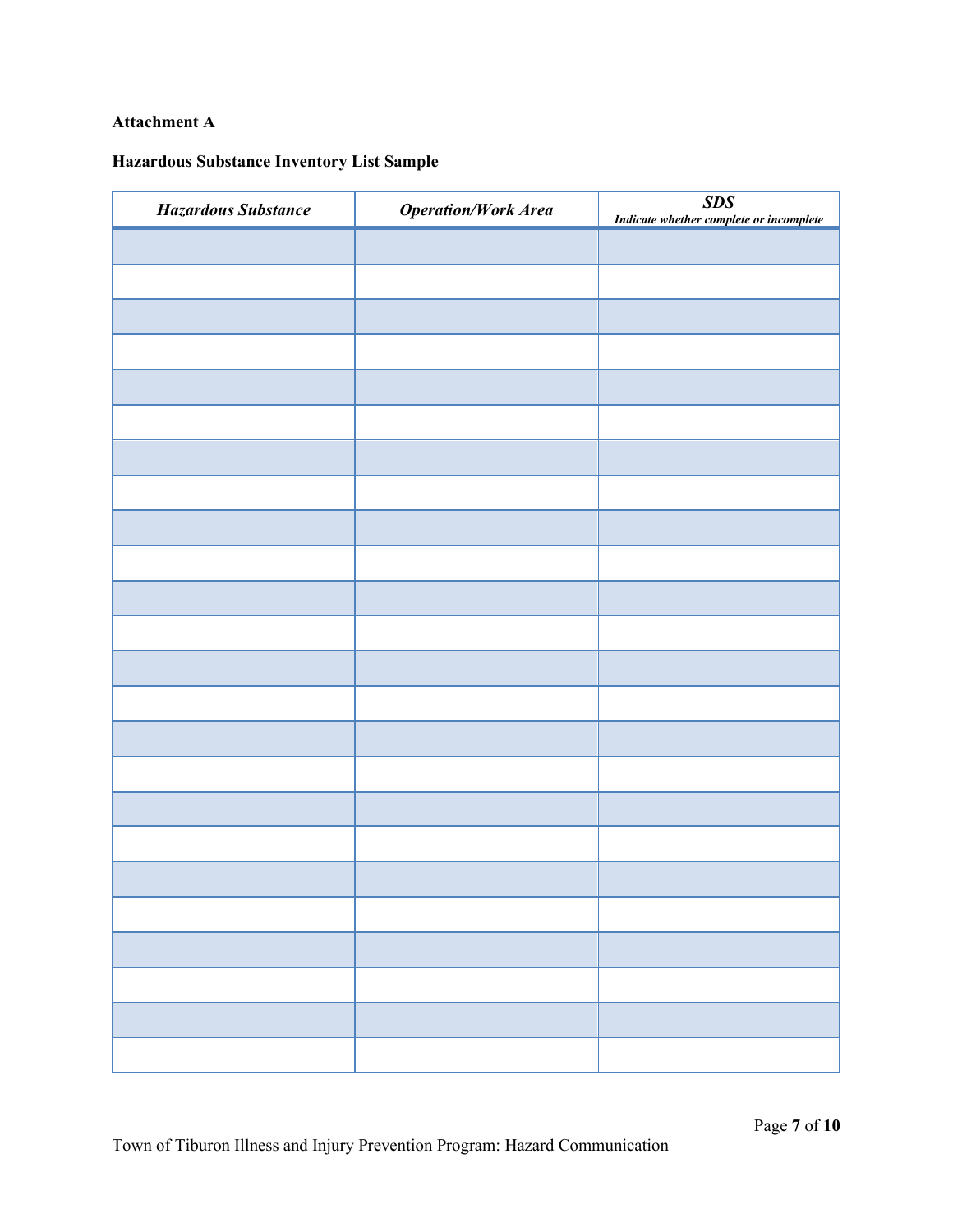Attachment B

## **Hazard Communication Employee Training Program Sample**

ORGANIZATION: Town of Tiburon DATE: November 2020

### DEPARTMENT: NAME

We have developed a training program to increase employee awareness of hazardous substances in our workplace and to motivate employees to protect themselves. The training program is based on the types of hazardous substances used at the work site and the associated hazards.

#### **Overview of Hazard Communication Regulation**

The hazard communication regulation is intended to ensure both employers and employees understand the dangers associated with hazardous substances in the workplace. The following information is a review of the specific requirements of a hazard communication program, including container labeling, SDSs, and training.

#### **Written Hazard Communication Program**

We have a written program that outlines how we provide information on and control your exposure to hazardous substances. This plan is available to you during our training or during your work shift from your supervisory or at on the Town's website*.*

#### **Hazardous Substances Used in Our Workplace**

In our organization we use a variety of chemical products. Most of these products contain one or more hazardous substances. Let's review the hazardous substance inventory list in your work area. For specific hazard information on each brand of material, review the SDSs and, if applicable, the Proposition 65 list of chemicals.

#### **Reading Labels, Warnings, and SDSs**

*Labels -* A product label on both the original and secondary containers should be read before working with the material. Each label has two important pieces of information:

- 1. Identity of the hazardous substance
- 2. Hazard warnings

The label on the original container also gives the name and address of the manufacturer.

The label should act as a visual reminder of the information we have presented in this training session and of the detailed information on the SDS.

*Proposition 65 warnings.* These are provided to you prior to exposure in the form of labels, placards, employee training, and the like so you know certain chemicals in your workplace are known to the state to cause cancer, birth defects, or other reproductive harm.

**It is essential to your safety that you read the hazard warning and use the hazardous substances only within the prescribed guidelines. Questions concerning any of the warning message(s) should be directed to your supervisor or foreman.**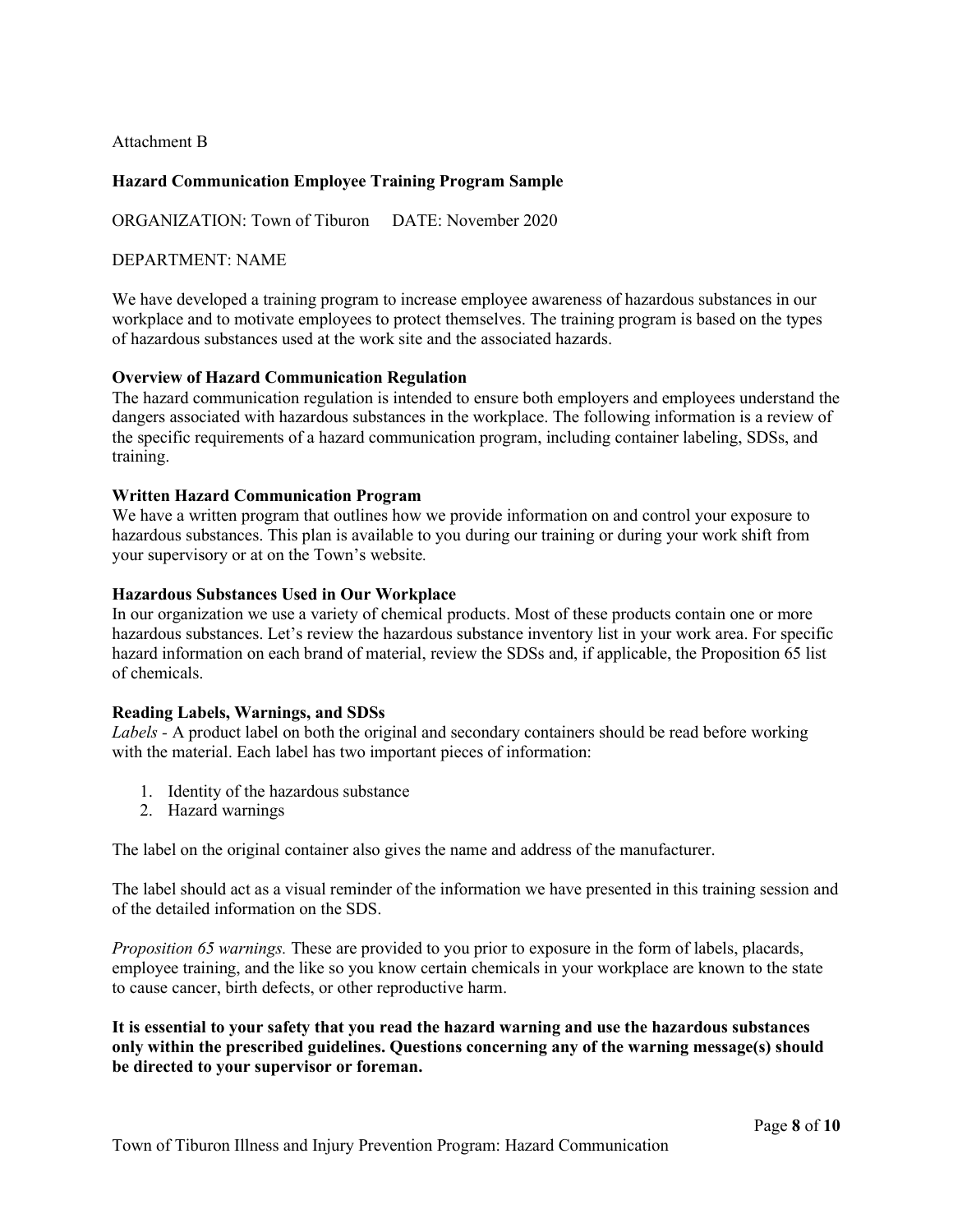*SDSs -* Manufacturers and importers are responsible for providing us with adequate information for using the hazardous substances safely. We use SDSs as the primary source for informing you about the hazards of the substances in our facilities. SDSs are kept at Town Hall, the Police Station, and the Corporation Yard and are readily available to you in every shift.

You will be trained on the specific hazards of the substances in **your** work area. You will also be trained on how to read the information in the SDSs. The information includes:

- 1. Chemical and physical properties of hazardous substances, such as vapor pressure or specific gravity
- 2. Physical hazards of the chemicals, such as flammability or reactivity
- 3. Health hazards of the hazardous substances, such as signs and symptoms of exposure
- 4. Routes of entry
- 5. Protective measures, such as work practices, engineering controls, and use of personal protective equipment
- 6. Methods to detect the release of a hazardous substance in the work area
- 7. Emergency and first aid procedures

You can read the California hazard communication regulation for additional information on any specific program element.